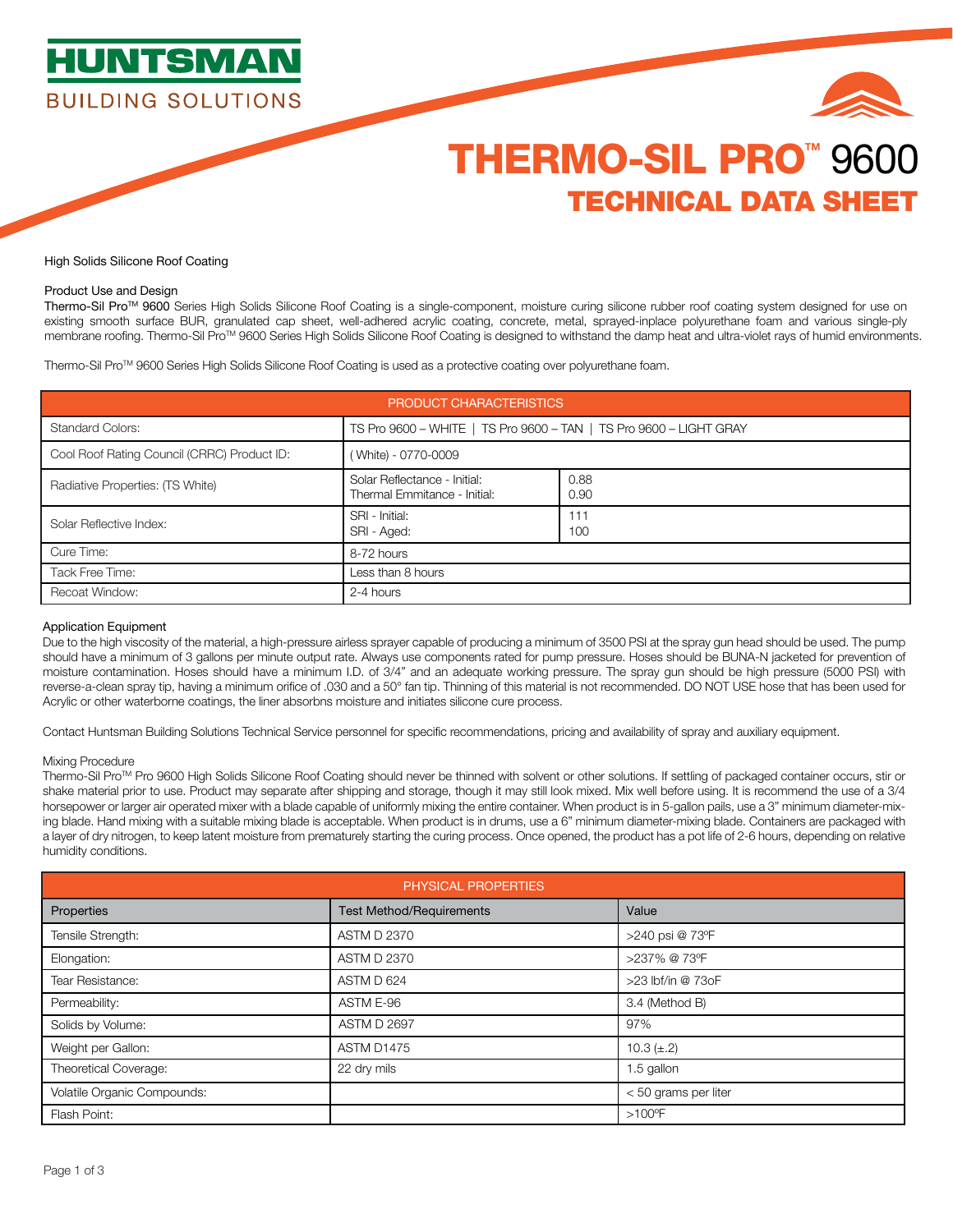# Processing Parameters

Thermo-Sil Pro™ 9600 High Solids Silicone Roof Coating should be stored in sealed containers in a dry area, out of direct sunlight and high heat. Do not open containers until ready for use and store containers between 35°F and 75°F to maintain full shelf life. Thermo-Sil Pro™ 9600 High Solids Silicone Roof Coating generally can be stored in unheated warehouses during the cooler months without the risk of freezing.

# Surface Preparation & Priming

Apply Thermo-Sil Pro™ 9600 High Solids Silicone Roof Coating only to clean, dry, sound surfaces, free of loose particles or other foreign matter. Apply only to roofs that have adequate positive drainage (i.e. a minimum slope of 1/8 inch per foot).

## Product Application

Thermo-Sil Pro™ 9600 High Solids Silicone Roof Coating is intended for use as a direct-bond, single pass silicone roof coating. Apply at a minimum rate of 1.5 gallons per 100 ft<sup>2</sup> for a minimum Dry Film Thickness (DFT) of 22 mils. The roof and substrate should be prepped per the manufacturers specification prior to coating. The coating will be dry-to-touch in 2-8 hours and should be completely cured and a walkable surface in no more than 72 hours depending on weather conditions (such as temperature and humidity). #11 Ceramic Roofing Granules may be installed in the topcoat to improve aesthetics, traffic resistance and impact resistance. No more than 2.5 gallons per 100 ft² should be applied in a single-pass or application.

### Limitations and Precautions:

Do not apply over wet substrates or when inclement weather is imminent. Total cure time requires complete evaporation of carrier. Not recommended for use in permanent standing water for periods longer than 72 hours. Cool temperatures and high humidity retard cure. Do not apply if climatic conditions prevent complete cure before rain, dew or freezing temperatures. For applications over bituminous or asphaltic substrates, the use of Thermo-Sil Pro™ 9600 Bleed Blocker is recommended to prevent asphalt bleed-through or staining. Thermo-Sil Pro™ 9600 High Solids Silicone Roof Coating can be applied directly over most existing, aged single ply membranes including PVC, TPO, EPDM, and Hypalon pending positive results from an in-field adhesion test.

## Recoating Procedures

This product may be used to re-coat existing silicone roof coatings and existing acrylic roof coatings. Refer to manufacturers specification for application procedures, roof preparation, installation guidelines.

# Ponding Water

Thermo-Sil ProTM 9600 High Solids Silicone Roof Coating can be applied over properly prepared surfaces that exhibit ponded water, however, The National Roofing Contractors Association (NRCA) considers ponding water an undesirable non-standard roofing practice and recommends that all roof systems be designed and built to ensure positive drainage. (See the NRCA Roofing and Waterproofing Manual). Please contact Huntsman Building Solutions' Technical Department for any specific questions regarding the application of this product.

Thermo-Sil ProTM 9600 High Solids Silicone Roof Coating is not a vapor barrier coating and not recommended for use over most cold storage installations. Where a vapor barrier is required, contact Huntsman Building Solutions Technical Service Personnel for proper selection and installation procedures.

## Clean Up:

Uncured silicone coating can be cleaned or equipment can be flushed with VM&P Naptha or Mineral Spirits. Thermo-Sil ProTM 9600 High Solids Silicone Roof Coating cures by reacting with moisture and should not be left in spray guns, pump equipment and/or hoses for prolonged periods of time unless equipment contains moisture lock hoses, fittings and seals.

#### Maintenance:

The life of the roof may be extended by regularly scheduled maintenance. A roof should typically be inspected at least twice a year. The roof immediately needs to be inspected following severe weather and extraordinary maintenance on roof-mounted equipment.

SHELF LIFE: 18 months from manufactured date when stored properly.

## Packaging

U.S. MEASURES: 5.0 Gallon Pails, 55 Gallon Drums WEIGHT PER U.S. GALLON: 11.30 lbs.

#### General Heath & Safety Precautions

This product is intended for use by trained professional personnel. Safety Data Sheets are available and any individual who may come in contact with these products should read and understand the S.D.S. In case of emergency contact CARECHEM EMERGENCY NUMBER at (866) 928-0789.

WARNING: Avoid eye contact with the liquid or spray mist. Applicators should wear protective clothing, gloves and use protective equipment on face, hands and other exposed areas.

#### EYE PROTECTION: Safety glasses, goggles, or a face shield are recommended.

SKIN PROTECTION: Chemical resistant gloves are recommended. Cover as much of the exposed skin area as possible with appropriate clothing.

RESPIRATORY PROTECTION is MANDATORY! Respiratory protective equipment, impervious foot wear and protective clothing are required at all times during spray application. Contact Huntsman Building Solutions for a copy of the Respiratory Protection Program developed by OSHA.

INGESTION: Do not take internally. Consider the application and environmental concentrations in deciding if additional protective measures are necessary.